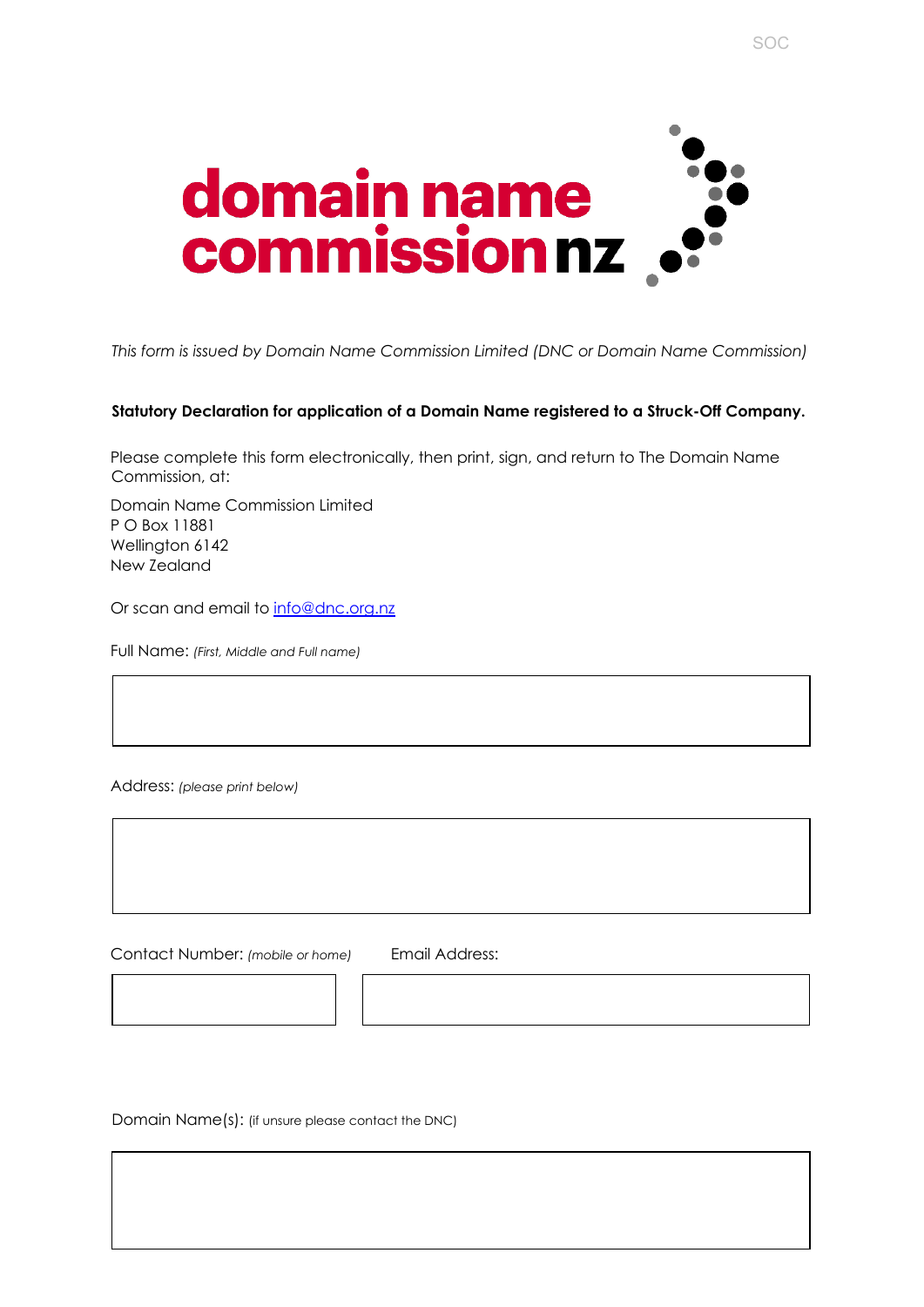Please list any other circumstances or undertakings that may be relevant to this application (such as any legal action or previous complaints If none are applicable write n/a)

## **I solemnly and sincerely declare that:**

The domain name(s) is/are registered by the Struck Off Company that were/are based on a professional relationship with the person/ organisation submitting this application.

I have made all reasonable attempts to contact a former director or shareholder in relation to the change of registrant of this domain name.

That the application is being made in good faith and not being made to inappropriately have the domain name(s) registered or transferred away from the current registrant.

I hereby indemnify the Crown and the Domain Name Commission in respect of all or any liability that may be incurred by the Crown or the Domain Name Commission in respect of all actions taken in transferring the domain name.

I make this solemn declaration conscientiously believing the same to be true and by virtue of the Oaths and Declarations Act 1957.

Note: Do not complete the following section until you are with the person witnessing your declaration.

Signed *(sign name below)* 

Print name *(print name below)*

Date *(DD-MM-YYYY)*